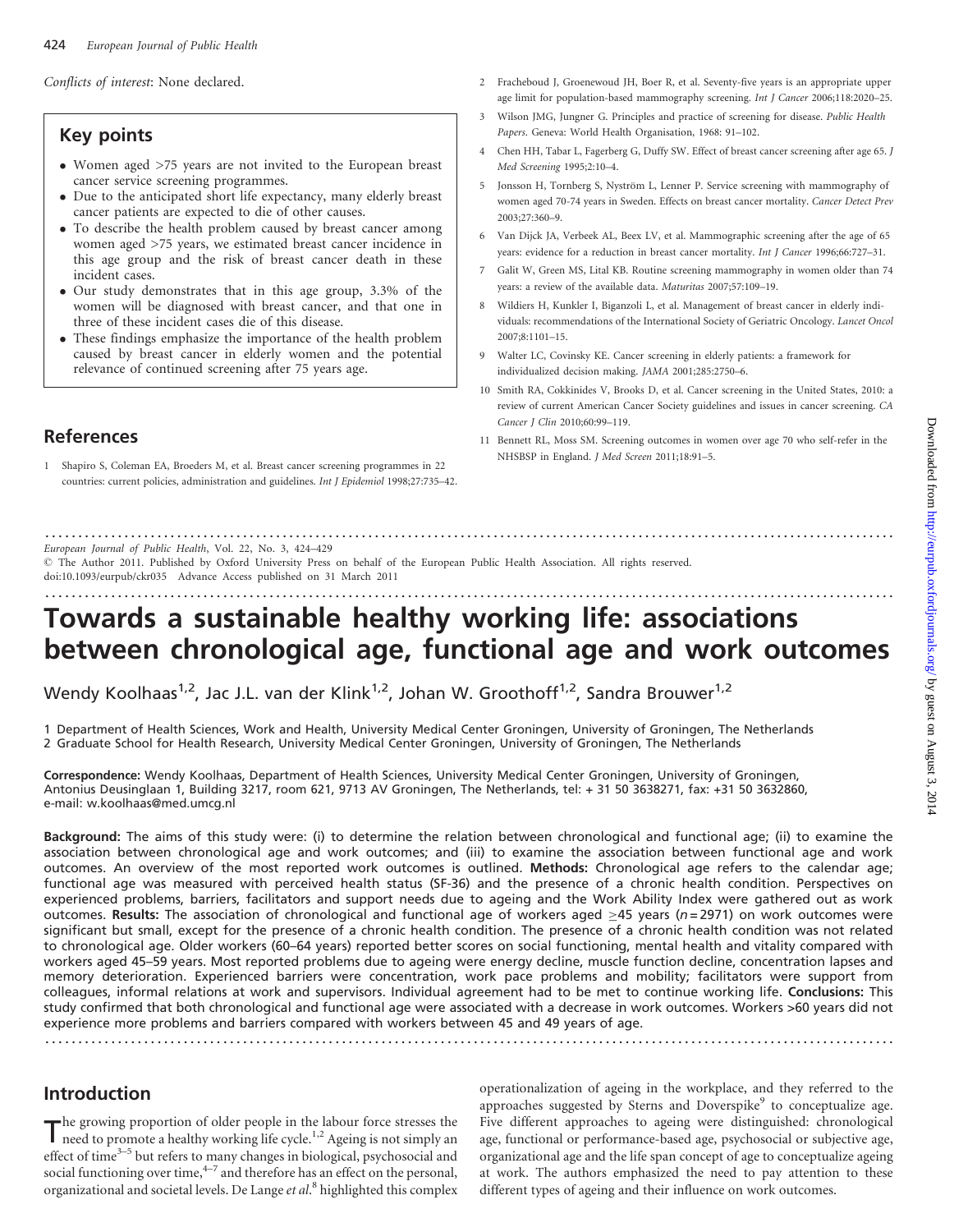In this study, we focused on chronological age and functional age and their associations with work outcomes. Chronological age refers to one's calendar age, which is significantly associated with a decreased work ability, $10,11$  and early discontinuation of working life.<sup>[12–14](#page--1-0)</sup> Functional age refers to a worker's performance and recognizes that there is a variation in individual abilities and functioning through different ages.<sup>[7,8](#page--1-0)</sup> In this study, we defined functional age by health status and the presence of a chronic health condition. Chronic health condition typically begin in middle age,<sup>[6](#page--1-0),[15](#page--1-0),[16](#page--1-0)</sup> and have an adverse impact on the employability of workers.<sup>[17–19](#page--1-0)</sup> Previous studies investigated the impact of functional age, measured with self-related health, on the motivation to continue to work of older workers. They found positive correlations between functional age and motivation in older people  $(>60 \text{ years})$ . Up to now, no studies are available which investigate both the impact of chronological and functional age on work outcome.

Therefore, the aim of this study is to examine the relationships between ageing and work outcomes. First, the relation between chronological and functional age was determined. Second, the association between chronological age and five work outcomes—work ability, reported problems, barriers, facilitators and support needs due to ageing—was examined. Finally, the association between functional age and the five work outcomes was examined. In addition, an overview of the most frequency reported problems, barriers, facilitators and support needs due to ageing is outlined.

### Methods

#### General procedure and settings

The data of this cross-sectional survey study were obtained from workers aged  $\geq$ 45 years. Nine companies in the northern part of the Netherlands, invited by their occupational health physicians, were willing to participate in the study. These organizations represent four different sectors: health care, education, government and industry.

A self-administered questionnaire, consisting of 132 items on demographics, questions about ageing, chronic diseases, health status and work ability, was sent to all workers aged  $\geq$ 45 years (*n* = 8417). All companies enclosed a letter of recommendation. The anonymity of respondents and confidentiality of the information they provided were guaranteed. Four weeks after the initial mailing, all workers received a written reminder. The data were collected in February and March 2008.

Ethical approval was sought from the Medical Ethics Committee of the University Medical Center Groningen, which advised that, according to Dutch law, ethical clearance was not required for this cross-sectional study.

#### **Measures**

Age, gender and educational level were among the demographical characteristics. Three items on occupation, sector and hours worked weekly were used to assess work characteristics. Occupation was divided into four groups: executive, secretarial, policy and management. An open-ended question was used to determine the number of hours worked weekly under contract, and categorized in three groups: <25 h; 25–40 h and >40 h.

Chronological age was based on the calendar age of the workers and was categorized in five years age groups: 45–49, 50–54, 55–59, 60–64 years.

Functional age was measured with questions about perceived health status and the presence of a chronic health condition. Health status was measured using the Dutch version of the SF-36 Health Survey.<sup>[20](#page--1-0)</sup> The SF-36 is a reliable and validated instrument that consists of eight scales covering: (i) physical functioning (10 items); (ii) role limitations resulting from physical problems (four items); (iii) social functioning (two items); (iv) role limitations resulting from emotional problems (threee items); (v) mental health (five items); (vi) vitality (four items); (vii) pain (two items); and (viii) general health (five items). The scores of each of the subscales range from 0 to 100, with higher scores reflecting a better health  $\mathrm{status.}^{20}$  $\mathrm{status.}^{20}$  $\mathrm{status.}^{20}$ 

In accordance with many other studies, a chronic disease was defined as 'the subjective experience of long-term irreversible disease of more than 3 months duration'.[21,22](#page--1-0) The presence of a chronic health condition was measured by asking the respondents the following question: 'Do you currently have a long-term or chronic disease of more than 3 months duration without the prospect of recovery?' (yes/ no). In addition, the workers with a chronic health condition were asked if they experienced some degree of hindrance due to the chronic health condition. If hindrance was reported, the worker was asked to describe the degree of hindrance on a numeric scale of 0 (no hindrance) to 10 (a lot of hindrance).

Work outcomes were: work ability, problems while working due to ageing, barriers to perform work due to ageing problems, facilitators in the work situation and support needs to continue work. Work ability was measured by the Work Ability Index  $(WAI)$ ,<sup>[23](#page--1-0)</sup> a self-administered questionnaire comprising seven scales: (i) subjective estimation of current work ability compared with lifetime best (0–100 points); (ii) subjective work ability in relation to both physical and mental demands of the work (2–10 points); (iii) number of diagnosed diseases (1–7 points); (iv) subjective estimation of work impairment due to diseases (1–6 points); (v) sickness absenteeism during the past year (1–5 points); (vi) own prognosis of work ability after 2 years (1 or 4 of 7 points); and (vii) psychological resources (enjoyment of daily tasks, activity and life spirit, optimism about the future) (1–4 points). The reliability<sup>[24](#page--1-0)</sup> and validity<sup>[25](#page--1-0)</sup> of the WAI are acceptable. Based on this WAI score, the individual's work ability was classified into two categories: moderate/poor (7– 36 points) and excellent/good  $(37-49 \text{ points})$ .<sup>[2](#page-1064-0)</sup>

Dichotomous (yes/no) questions were used for the other outcomes: problems, barriers, facilitators and support needs. The first question assessed whether the workers experienced ageing problems: 'Do you encounter problems in working life due to ageing?'. The next two questions concerned the barriers and facilitators to continuing working life: 'Do you experience barriers in performing work tasks due to ageing problems?' and 'Are there factors in your work which facilitate you in maintaining a sustainable working life?'. The final question was about the support needs to continue working life in the coming years: 'Do you need support in the work situation to continue working life in the coming years despite ageing?'. All respondents were asked to report a maximum of three examples of problems, barriers, facilitators and support needs. For each question with a 'yes' answer, the workers were asked to describe the factors which were on top of their mind.

#### Statistical analyses

A description of the socio-demographic characteristics was given by frequencies and percentages. We used different types of analyses to examine the associations between chronological and functional age and work outcome measures. First, we examined the association between the age-groups (chronological age) and the five work outcome measures by using logistic regression analyses. We adjusted for gender, education, occupation, sector and working hours. To examine the association between functional age and the five work outcomes, univariate and multivariate analyses were conducted, adjusting for chronological age, gender, education, occupation, sector and working hours. All variables with a  $P < 0.20$  in the univariate analyses were selected for the multivariate analysis. To study the association between chronological age and functional age, one-way analysis of variance (ANOVA) test was used to compare differences between age-groups on the measures of functional age (health status and presence of chronic health condition). Statistical significance was conducted for  $P < 0.05$  in the logistic regression analyses, ANOVA tests and the multivariate analysis. All analyses were carried out with the statistical package SPSS version 16.0.

### Results

#### Characteristics sample

A total of 8417 workers aged  $\geq$  45 years from the nine included organizations were invited to participate in the study, and 3008 returned the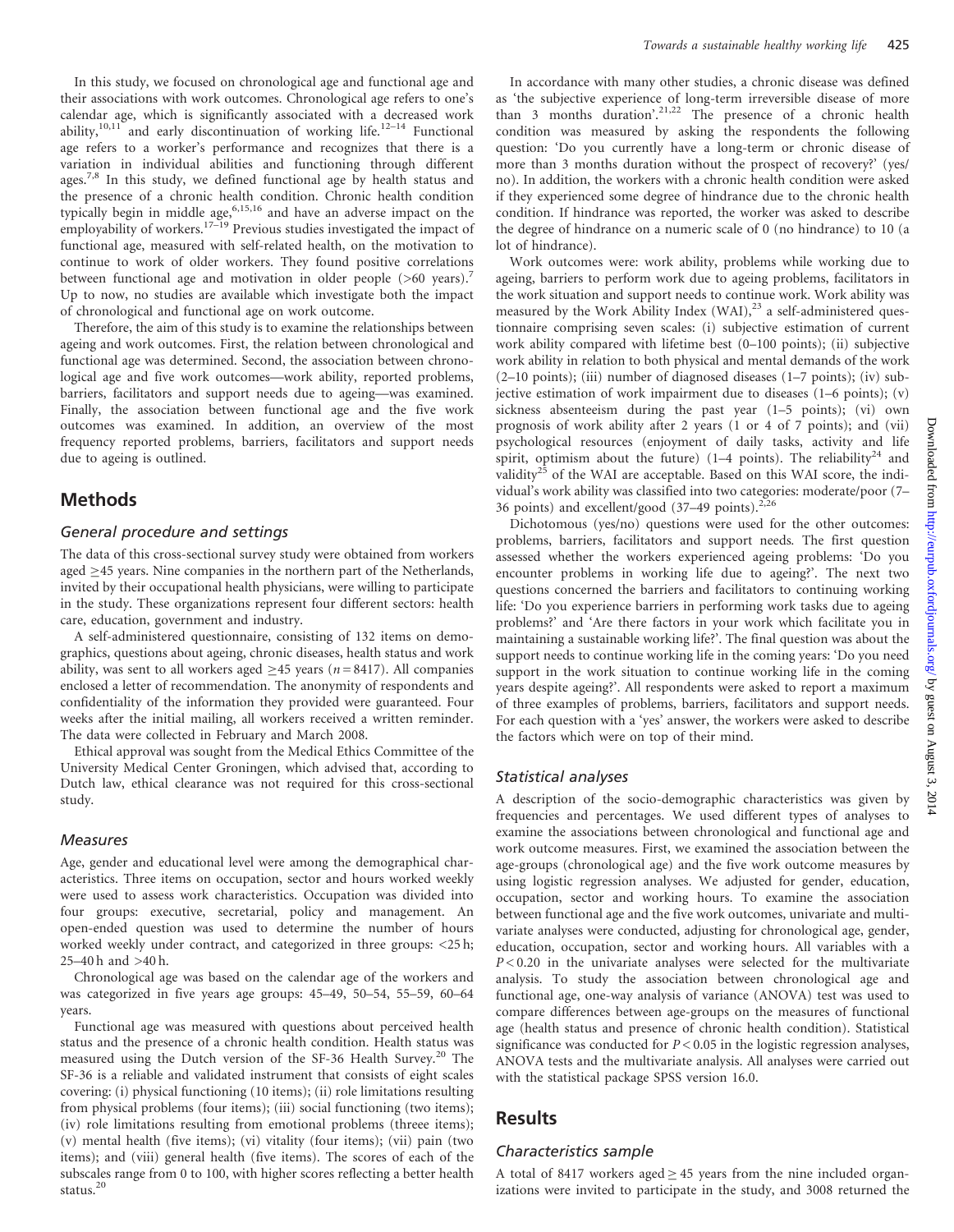self-administered questionnaire (36% response). Because age is one of the main variables in our analyses, we excluded 37 workers who did not report their age. The response rate differed across the nine organizations (28–55%), and seems to be associated with the number of employees in the organizations. The response rate in the two largest organizations (more than 4000 workers) was below 36%. All other organizations scored around 36% or higher. The mean age of the workers was 53.4 years (SD 5.0) ranging from 45 to 64 years of age. Most workers were highly educated (59%) and most of them were working in the sectors education (42%) and health care (41%). The presence of a chronic health condition was reported by 37% of the workers. Most frequently reported chronic health conditions were musculoskeletal diseases  $(n = 878, 25\%)$ , followed by mental health conditions  $(n = 390, 11\%)$ , neurological or sensory disease ( $n = 351$ , 10%) and cardiovascular diseases ( $n = 99$ , 9%). Of those workers who reported the presence of a chronic health

Table 1 Characteristics and work outcomes among workers  $\geq$ aged 45 years ( $n = 2971$ )

| Variable                                              | Total $(n = 2971)$ |    |  |
|-------------------------------------------------------|--------------------|----|--|
|                                                       | n                  | %  |  |
| Age category (in years)                               |                    |    |  |
| $45 - 49$                                             | 856                | 29 |  |
| $50 - 54$                                             | 923                | 31 |  |
| $55 - 59$                                             | 847                | 28 |  |
| $60 - 64$                                             | 345                | 12 |  |
| Female workers                                        | 1524               | 51 |  |
| Chronic health condition                              | 1100               | 37 |  |
| Education                                             |                    |    |  |
| No education/primary school                           | 53                 | 2  |  |
| Lower vocational education                            | 447                | 16 |  |
| Intermediate secondary and vocational education       | 673                | 23 |  |
| Higher vocational education and university            | 1717               | 59 |  |
| Sector                                                |                    |    |  |
| Health care                                           | 1207               | 41 |  |
| Education                                             | 1261               | 42 |  |
| Production                                            | 274                | 9  |  |
| Government                                            | 229                | 8  |  |
| Occupation                                            |                    |    |  |
| Executive                                             | 1782               | 61 |  |
| Secretarial/administrative                            | 374                | 13 |  |
| Policy                                                | 376                | 13 |  |
| Management                                            | 395                | 13 |  |
| Working hours                                         |                    |    |  |
| $24$                                                  | 694                | 24 |  |
| $25 - 40$                                             | 2194               | 74 |  |
| > 40                                                  | 55                 | 2  |  |
| Work outcomes                                         |                    |    |  |
| Problems while working due to ageing (yes)            | 1236               | 42 |  |
| Barriers to perform work due to ageing problems (yes) | 735                | 25 |  |
| Facilitators in the work situation (yes)              | 2419               | 82 |  |
| Support needs to continue work (yes)                  | 1138               | 38 |  |
| Work ability score<br>Excellent/good                  | 2213               | 75 |  |
| Moderate/poor                                         | 751                | 25 |  |
|                                                       |                    |    |  |

condition, 50% reported some degree of hindrance due to the chronic health condition. The degree of hindrance due to the chronic disease, expressed on a numeric scale of 0 (no hindrance) to 10 (a lot of hindrance), was on average 6.7 (SD 2.4). With regard to the work outcome measures, the work ability of 75%  $(n = 2213)$  of the workers was excellent/good. In total,  $42\%$  ( $n = 1236$ ) workers reported problems while working due to ageing,  $25\%$  ( $n = 735$ ) experienced barriers in performing work tasks,  $82\%$  ( $n = 2419$ ) reported facilitators and 38%  $(n=1138)$  of the workers reported support needs to continue work in the next coming years. Detailed information about these characteristics are presented in [table 1.](#page--1-0)

## The association between chronological age and functional age

Chronological age was not significantly associated with the presence of a chronic health condition  $(P=0.34)$ . All other outcome measures of functional age differ significantly between the age groups  $(P < 0.05)$ [\(table 2](#page--1-0)). Post hoc analyses indicated that the youngest workers (45–49 years) scored significantly higher on physical functioning compared with the other groups  $(P < 0.02)$ , and the general health of these workers was significant better than workers aged 55–59 years ( $P < 0.04$ ). The workers in the oldest age group (60–64 years) reported significantly higher scores on the subscales social functioning ( $P < 0.05$ ), mental health ( $P < 0.05$ ) and vitality  $(P < 0.001)$  compared with the other age-groups.

# Chronological age and work outcome measures

In [table 3](#page--1-0), the results of the association between chronological age and experienced problems, barriers, facilitators, support needs and work ability are presented. Workers in the age-groups 50–54 years (OR 1.34; 95% CI 1.10–1.64) and 55–59 years (OR 1.64; 95% CI 1.34–2.01) reported significant more problems while working due to ageing compared with workers aged 45–49 years, but also reported more support needs to continue working life in the next coming years (OR 1.30; 95% CI 1.07–1.59 and OR 1.39; 95% CI 1.13–1.71, respectively). Workers between 50 and 64 years of age experienced significantly less facilitators in the work situation compared with the youngest age group (OR between 0.58 and 0.73). Workers >50 years of age had significantly more chance on a moderate/poor work ability (OR between 0.53 and 0.68). However, the chance of moderate/poor work ability was significantly lower in the oldest age group compared with the workers between 55 and 59 years of age. No significant differences between age-groups were found for barriers to perform work.

# Functional age and work outcome measures

[Table 4](#page--1-0) gives the crude and multivariate ORs and 95% CIs on measures of functional age on work outcomes. Univariate logistic regression analyses showed that the measures of functional age (health status subscales and presence of chronic health condition) were significantly associated with all work outcome measures ( $P < 0.20$ ), except for the association between the presence of a chronic health condition and experienced facilitators  $(P=0.44)$ . In the multivariate analyses most health status subscales

Table 2 Influence of chronological age, based on 5-years age groups, on functional age

| <b>Functional age</b>                 | Chronological age (years) |                   |                     |                     |                     | F      | P-value    |
|---------------------------------------|---------------------------|-------------------|---------------------|---------------------|---------------------|--------|------------|
|                                       | Total $(n = 2971)$        | $45-49$ (n = 856) | $50 - 54$ (n = 923) | $55 - 59$ (n = 847) | $60 - 64$ (n = 345) |        |            |
| Mean scores                           |                           |                   |                     |                     |                     |        |            |
| Physical functioning                  | 90.38                     | 91.84             | 89.68               | 88.35               | 88.98               | 8.407  | $< 0.001*$ |
| Social functioning                    | 83.94                     | 83.87             | 82.83               | 83.42               | 88.38               | 6.465  | $< 0.001*$ |
| Mental health                         | 69.85                     | 69.78             | 69.03               | 69.84               | 72.26               | 5.895  | $0.001*$   |
| Vitality                              | 62.80                     | 62.09             | 61.90               | 62.92               | 66.73               | 10.733 | $< 0.001*$ |
| General health                        | 69.74                     | 71.12             | 69.03               | 68.76               | 70.63               | 3.37   | $0.018*$   |
| Frequency                             |                           |                   |                     |                     |                     |        |            |
| Presence chronic health condition (%) | 1113 (37%)                | 292 (34%)         | 347 (38%)           | 334 (39%)           | 117 (34%)           |        | 0.341      |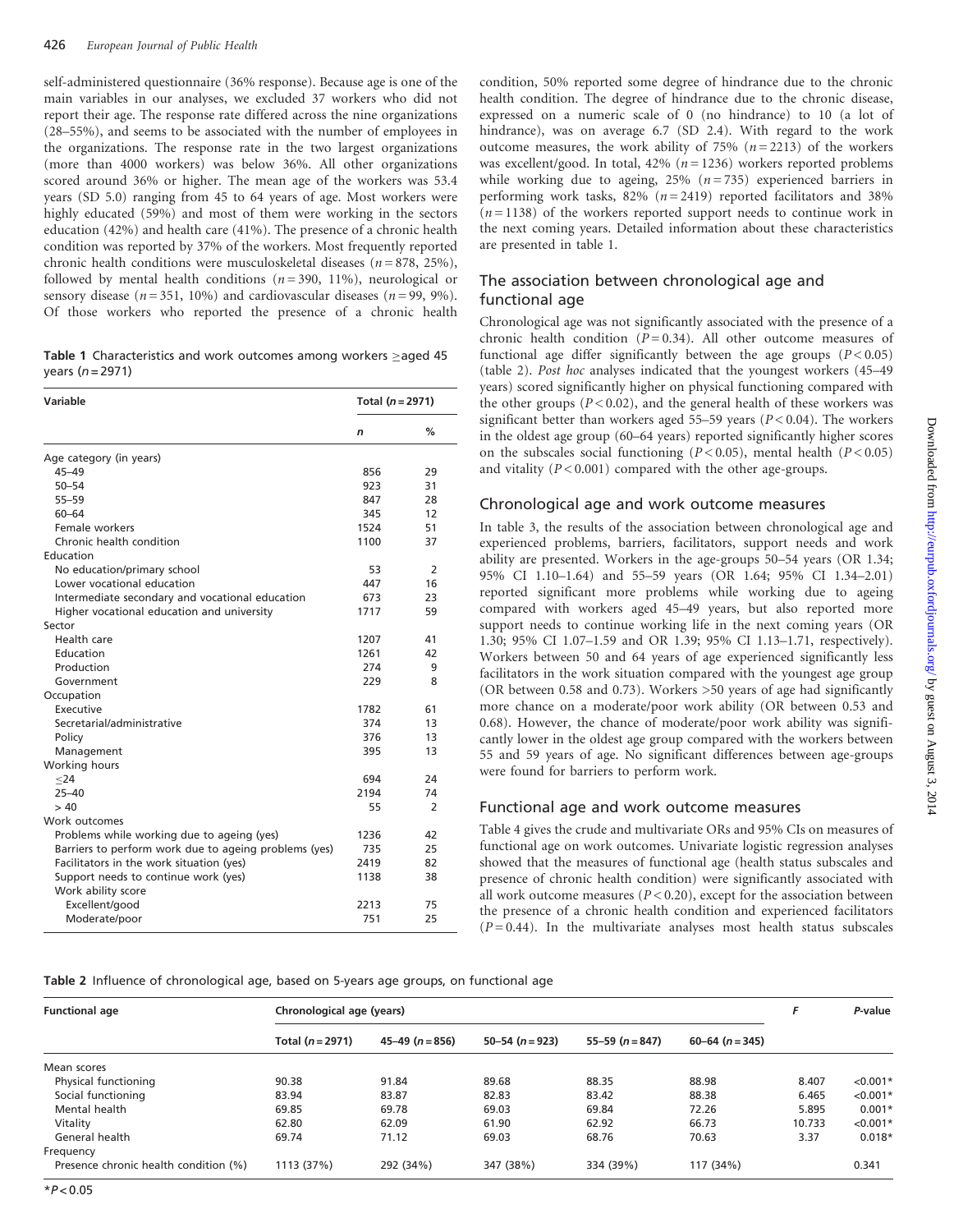Table 3 Association between chronological age and problems, barriers, facilitators, support needs and work ability, adjusted for gender, education, occupation, sector and working hours

|                    | <b>Problems while</b><br>working due to ageing<br>$(reference = no)$<br>OR (95% CI) | <b>Barriers to perform</b><br>work due to ageing<br>$(reference = no)$<br>OR (95% CI) | <b>Facilitators in the</b><br>work situation<br>$(reference = no)$<br>OR (95% CI) | Support needs<br>to continue work<br>$(reference = no)$<br>OR (95% CI) | <b>Excellent or good</b><br>work ability<br>(reference = moderate/ poor)<br>OR (95% CI) |
|--------------------|-------------------------------------------------------------------------------------|---------------------------------------------------------------------------------------|-----------------------------------------------------------------------------------|------------------------------------------------------------------------|-----------------------------------------------------------------------------------------|
| Age groups (years) |                                                                                     |                                                                                       |                                                                                   |                                                                        |                                                                                         |
| 45-49 (reference)  | 1.00                                                                                | 1.00                                                                                  | 1.00                                                                              | 1.00                                                                   | 1.00                                                                                    |
| $50 - 54$          | I.343* (1.101–1.638)                                                                | $0.982(0.742 - 1.396)$                                                                | $0.732*$ (0.555-0.965)                                                            | 1.301* (1.065–1.590)                                                   | $0.683*$ (0.538-0.867)                                                                  |
| $55 - 59$          | 1.641* (1.337–2.013)                                                                | $0.964(0.754 - 1.427)$                                                                | $0.583*$ (0.442-0.768)                                                            | $1.389*$ (1.130-1.709)                                                 | $0.529* (0.416 - 0.673)$                                                                |
| $60 - 64$          | 1.177 (0.893-1.551)                                                                 | $0.801$ (0.805-1.938)                                                                 | $0.585*$ (0.41220.831)                                                            | $0.928(0.697 - 1.235)$                                                 | $0.661*$ (0.481-0.908)                                                                  |

 $*P < 0.05$ 

Table 4 Association between functional age and problems, barriers, perceptions, support needs, and work ability adjusted for chronological age, gender, education, occupation, sector and working hours

|                                                           | <b>Univariate</b>      |            | <b>Multivariate</b>    |             |  |
|-----------------------------------------------------------|------------------------|------------|------------------------|-------------|--|
|                                                           | OR (95%CI)             | P-value    | OR (95%CI)             | P-value     |  |
| Problems while working due to ageing (reference = no)     |                        |            |                        |             |  |
| Physical functioning <sup>a</sup>                         | 0.973 (0.967-0.978)    | $< 0.001*$ | 0.993 (0.986-1.000)    | $0.048**$   |  |
| Social functioning <sup>a</sup>                           | 0.977 (0.973-0.981)    | $< 0.001*$ | 0.999 (0.993-1.004)    | 0.664       |  |
| Mental health <sup>a</sup>                                | $0.962$ (0.956-0.969)  | $< 0.001*$ | $0.991(0.981 - 1.000)$ | 0.060       |  |
| Vitalitv <sup>a</sup>                                     | $0.957(0.951 - 0.962)$ | $< 0.001*$ | 0.975 (0.966-0.984)    | $<0.001**$  |  |
| General health <sup>ª</sup>                               | $0.970(0.965 - 0.975)$ | $< 0.001*$ | $0.991(0.985 - 0.997)$ | $0.002**$   |  |
| Chronic health condition                                  | 2.450 (2.088-2.875)    | $< 0.001*$ | 1.518 (1.261-1.828)    | $< 0.001**$ |  |
| Barriers to perform work due to ageing (reference=no)     |                        |            |                        |             |  |
| Physical functioning <sup>a</sup>                         | $0.948$ (0.937-0.959)  | $< 0.001*$ | 0.976 (0.964-0.988)    | $<0.001**$  |  |
| Social functioning <sup>a</sup>                           | $0.963$ (0.956-0.970)  | $< 0.001*$ | 0.983 (0.974-0.992)    | $<0.001**$  |  |
| Mental health <sup>a</sup>                                | $0.964$ (0.955-0.974)  | $< 0.001*$ | 1.004 (0.989-1.020)    | 0.574       |  |
| Vitality <sup>a</sup>                                     | $0.946$ (0.937-0.956)  | $< 0.001*$ | $0.973(0.958 - 0.987)$ | $<0.001**$  |  |
| General health <sup>ª</sup>                               | $0.964(0.956 - 0.971)$ | $< 0.001*$ | 0.997 (0.987-1.008)    | 0.600       |  |
| Chronic health condition                                  | 3.571 (2.780-4.587)    | $< 0.001*$ | 2.012 (1.508-2.684)    | $< 0.001**$ |  |
| Facilitators in the work situation (reference=no)         |                        |            |                        |             |  |
| Physical functioning <sup>a</sup>                         | 1.005 (0.999-1.012)    | $0.123*$   | 0.996 (0.988-1.004)    | 0.301       |  |
| Social functioning <sup>a</sup>                           | 1.011 (1.007-1.016)    | $< 0.001*$ | 1.005 (0.998-1.012)    | 0.158       |  |
| Mental health <sup>a</sup>                                | 1.018 (1.010-1.025)    | $< 0.001*$ | 1.001 (0.990-1.013)    | 0.846       |  |
| Vitality <sup>a</sup>                                     | 1.020 (1.013-1.027)    | $< 0.001*$ | 1.015 (1.004-1.026)    | $0.008**$   |  |
| General health <sup>ª</sup>                               | 1.010 (1.004-1.016)    | $0.001*$   | 1.001 (0.994-1.009)    | 0.747       |  |
| Chronic health condition                                  | 0.922 (0.750-1.134)    | 0.443      | $-(-)$                 |             |  |
| Support needs to continue work (reference=no)             |                        |            |                        |             |  |
| Physical functioning <sup>a</sup>                         | 0.979 (0.973-0.984)    | $< 0.001*$ | 1.001 (0.944-1.008)    | 0.819       |  |
| Social functioning <sup>a</sup>                           | 0.974 (0.970-0.978)    | $< 0.001*$ | 0.993 (0.987-0.998)    | $0.012**$   |  |
| Mental health <sup>a</sup>                                | $0.962$ (0.956-0.969)  | $< 0.001*$ | 0.996 (0.987-1.006)    | 0.454       |  |
| Vitality <sup>a</sup>                                     | $0.955(0.949 - 0.961)$ | $< 0.001*$ | 0.970 (0.962-0.979)    | $<0.001**$  |  |
| General health <sup>a</sup>                               | 0.973 (0.968-0.978)    | $< 0.001*$ | $0.995(0.989 - 1.001)$ | 0.091       |  |
| Chronic health condition                                  | 2.380 (2.025-2.798)    | $< .001*$  | 1.523 (1.261-1.838)    | $< 0.001**$ |  |
| Excellent or good work ability (reference= moderate/poor) |                        |            |                        |             |  |
| Physical functioning <sup>a</sup>                         | 1.078 (1.069-1.087)    | $< 0.001*$ | 1.030 (1.021-1.039)    | $<0.001**$  |  |
| Social functioning <sup>a</sup>                           | 1.066 (1.060-1.072)    | $< 0.001*$ | 1.030 (1.022-1.038)    | $<0.001**$  |  |
| Mental health <sup>a</sup>                                | 1.072 (1.064-1.081)    | $< 0.001*$ | 1.004 (0.991-1.017)    | 0.572       |  |
| Vitality <sup>a</sup>                                     | 1.100 (1.090-1.109)    | $< 0.001*$ | 1.034 (1.020-1.047)    | $< 0.001**$ |  |
| General health <sup>a</sup>                               | 1.090 (1.083-1.100)    | $< 0.001*$ | 1.047 (1.038-1.057)    | $< 0.001**$ |  |
| Chronic health condition                                  | $0.122(0.100 - 0.149)$ | $< 0.001*$ | $0.351(0.271 - 0.451)$ | $< 0.001**$ |  |

a: Higher scores on the scale means a better physical functioning, social functioning, mental health, vitality or general health  $*P < 0.20$ 

 $*$  $*$  $P$  < 0.05

(except mental health) and the presence of a chronic health condition remained statistically significant. Higher scores on vitality were associated with less problems due to ageing (OR 0.98; 95% CI 0.97–0.98), less barriers to perform work (OR 0.97; 95% CI 0.96–0.99), more perception of facilitators (OR 1.02; 95% CI 1.00–1.03), less support needs to continue working life (OR 0.97; 95% CI 0.96–0.98) and more chance of excellent/good work ability (OR 1.04; 95% CI 1.02–1.05). Having a chronic health condition resulted in more chance to report problems due to ageing (OR 1.52; 95% CI 1.26–1.83), barriers to perform work (OR 2.01; 95% CI 1.51–2.68), more chance to report experienced support needs to continue working life (OR 1.52; 95% CI 1.26–1.84) and less chance to score moderate/poor work ability (OR 0.35;

95% CI 0.27–0.45). Mental health did not remain significantly in the final multivariate model for all work outcome measures.

### Overview of the problems, barriers, facilitators and support needs

In the group of workers (42%;  $n = 1236$ ) who reported problems while working due to ageing, the most frequently reported problems were energy decline (fatigue) (17%), muscle function decline (strength and endurance) (11%), concentration lapses (10%) and memory deterioration (8%). Most experienced barriers to perform work tasks, reported by 25% of the workers ( $n = 735$ ), were tasks which require concentration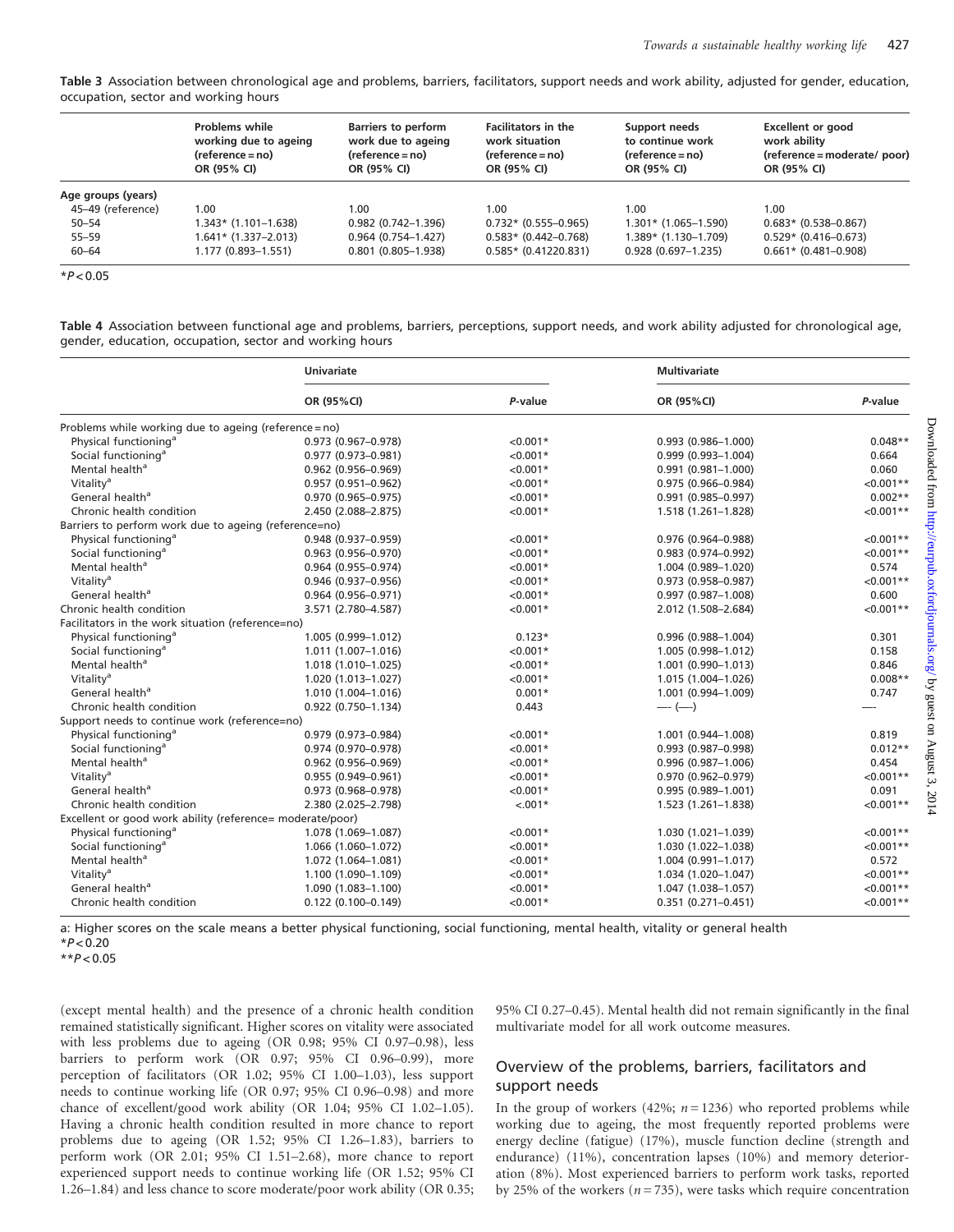(22%), lifting and carrying objects (11%) and work pace (9%). Most reported facilitators, by 82% ( $n = 2419$ ) of the workers, were support from colleagues (19%), formal relations in work (e.g. clients, patients or students) (12%) and the supervisor (8%). The workers reported predominantly support needs (38%,  $n = 1138$ ) with regard to services, systems and policies at the company level (53%); for example, adjustments in tasks and functions, individual agreements about working hours and days and variety and autonomy.

## **Discussion**

The results of this study showed that chronological age and functional age are related, although the presence of a chronic health condition was not influenced by age. Workers with higher chronological age, especially between 50 and 59 years, experienced more problems due to ageing, fewer facilitators to continue working life and reported frequently more support needs to continue work in the next coming years compared with the younger ones. In addition, the work ability scores decreased by age. Experienced barriers to perform work were not associated with chronological age. The results of this study may suggest that employers can do far more to help older workers to remain in the workplace towards a sustainable healthy working life.

Workers in the oldest age group (60–64 years) reported higher scores on social functioning, mental health and vitality compared with the youngest age group (45–49 years). Although the general health of workers aged 55–59 years was significantly lower than the mean scores of the workers in the youngest age group, no significant difference was found for workers in the oldest age group. Also no significant difference was found for the presence of a chronic health condition between the two age groups. Based on the literature, it was expected that older workers had lower scores on measures of health status<sup>6</sup> and those workers experienced frequently more chronic health conditions.[15](#page--1-0),[16](#page--1-0) This finding might be explained by the healthy worker effect, a phenomenon which is often studied in occupational cohorts.<sup>[27](#page--1-0),[28](#page--1-0)</sup> Workers, especially the older workers, usually exhibit better health conditions than the general population because severely ill and chronically disabled are ordinary excluded from employment. This healthy worker effect might also explain why we found no significant difference between the oldest and youngest age group in the association between chronological age and work outcomes. The workers between 60 and 64 years who are still working, might be a very select, relatively healthy group of the general population of this age. Because of this selection bias due to the healthy worker effect, the results in this report are probably an underestimation of the problems in the entire age group.

Functional age was significantly associated with work outcomes; the associations were significant, but small ORs were found, except for the presence of a chronic health condition. Mental health did not contribute to experienced problems, barriers, facilitators, support needs and work ability. The impact of the presence of a chronic health condition was reduced by the other measures of functional age. Due to ageing, 42% of the workers aged  $\geq$ 45 years reported problems in the work participation, and 37% reported a chronic health condition. Although most workers (82%) experienced facilitators in the work situation, 25% of the workers experienced barriers to perform work as well. To continue work in the next coming years 38% of the workers experienced support needs.

A strength of the study is that it was based on a considerable sample size of workers with various occupational activities (e.g. heavy physical labour, back office, health care, teaching and cleaning), employed in different companies. While this study had the advantage of using a population-based sample, there are some limitations in generalizing these findings.

The overall response rate of 36% at baseline was regarded to be reasonable for an anonymous survey in the working population, but results related to selective participation cannot be ruled out. Because of the anonymous study design, we were not able to investigate the characteristics of the non-responders properly. Nevertheless, we believe there is no reason to expect that workers with problems due to functional age or a

chronic health condition returned the questionnaire less frequently than workers without problems. The questionnaire addressed a variety of themes, and did not emphasize functional age or chronic health condition.

A second issue concerns the self-reporting nature of the study because the perception of workers' responses could not be externally validated. As a result, some bias may exist in the classification of respondents on the basis of self-reported data, resulting in an underestimation of the differences and associations under study. However, it is known from literature that the self-reporting of health status and of certain physical chronic diseases (diabetes, cardiovascular disease, musculoskeletal and respiratory problems) is reasonably reliable.<sup>[29](#page--1-0)</sup> Therefore, we do not expect that the self-reporting of health and problems due to ageing introduced any significant bias for this kind of health conditions. However, this expectation is based on a limited number of studies concerning physical conditions and might not self-evidently be generalizable to other physical or mental health conditions.

Finally, the current study does not distinguish between specific chronic health conditions because of the lack of knowledge of the severity and limitations of the conditions. Not distinguishing between workers suffering from various chronic health conditions in relation to a sustainable working life is supported by Detaille et al. among physically ill workers.<sup>[30](#page--1-0),[31](#page--1-0)</sup> They showed that different groups of chronically ill workers were experiencing the same bottlenecks, although their priority varied. These findings support the idea that the impact of chronic health conditions may be applicable for workers in general, in the Netherlands and other industrialized countries.

An overview was given of the most frequency reported problems, barriers, facilitators and support needs due to ageing. We used the responses based on open-ended survey items and calculated for each work outcome separately which example of problems, barriers, facilitators and support needs were reported most frequently in our sample. We found that factors to enhance working life were reported at both personal and organizational level. The next step for research is to outline in more detail analysis on sub-group level (e.g. differences between age groups or workers who report problems while working due to ageing) on the most frequently experienced barriers to perform work, facilitators in the work situation and support needs to continue working life. Based on the qualitative analyses, a list of relevant factors can be developed. Insight in these factors may be useful for developing interventions and strategies towards a sustainable healthy working life.

Conflicts of interest: None declared.

# Key points

- Due to ageing, 42% of the workers aged  $\geq$ 45 years reported problems while working, 37% reported a chronic health condition.
- The presence of a chronic health condition was not influenced by chronological age in workers aged 45 years and older.
- Increased chronological age resulted in more experienced problems, more support needs, less experienced facilitators and decreased work ability.
- With respect to functional age, predominantly a chronic health condition was associated with more problems, more barriers, more support needs and lower work ability scores.
- Reported problems in work functioning increased with chronological age, but workers in the aged group 60–64 years did not report more problems and barriers compared with workers between 45 and 49 years of age.

## References

1 Council of the European Union. Council conclusions on healthy and dignified ageing; 2980th employment, social policy, health and consumer affairs council meeting. Brussels, 2009.

2 Ilmarinen JE. Aging workers. Occup Environ Med 2001;58:546–52.